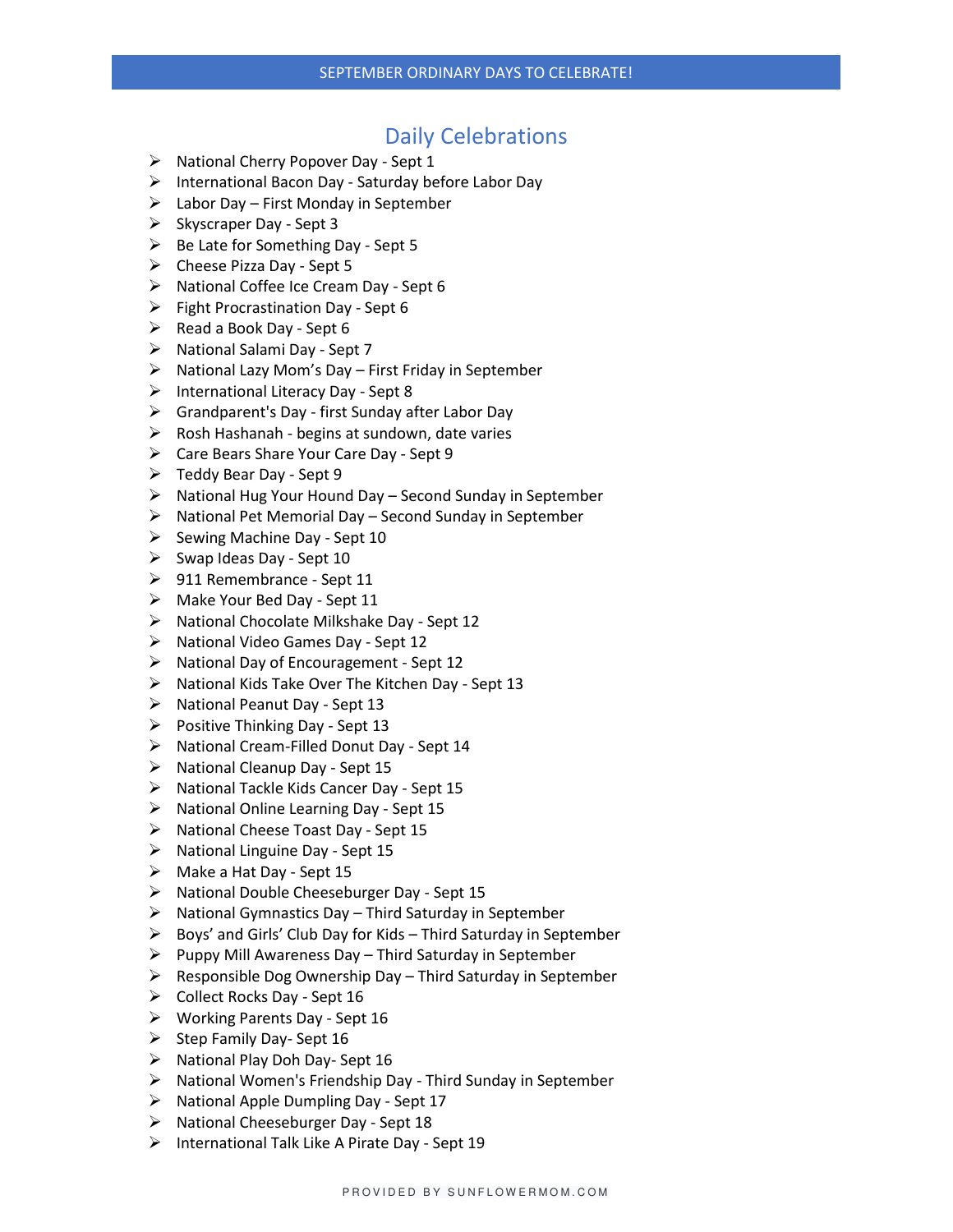### SEPTEMBER ORDINARY DAYS TO CELEBRATE!

- ➢ National Butterscotch Pudding Day Sept 19
- ➢ National Pepperoni Pizza Day Sept 20
- ➢ National Punch Day Sept 20
- ➢ International Peace Day Sept 21
- ➢ Miniature Golf Day Sept 21
- ➢ World Gratitude Day Sept 21
- ➢ Business Women's Day Sept 22
- ➢ Hobbit Day Sept 22
- ➢ Elephant Appreciation Day Sept 22
- ➢ National White Chocolate Day Sept 22
- ➢ Car Free Day Sept 22
- $\triangleright$  National Singles Day Saturday of Singles Week
- ➢ National Comic Book Day Sept 25
- ➢ National Pancake Day Sept 25
- ➢ National Lobster Day Sept 26
- $\triangleright$  National Women's Health & Fitness Day Last Wednesday in September
- ➢ National Chocolate Milk Day Sept 27
- ➢ National Good Neighbor Day Sept 28
- ➢ National Coffee Day Sept 29
- ➢ National Love People Day Sept 30
- ➢ National Chewing Gum Day Sept 30

## Monthly Celebrations

- Baby Safety Month
- Better Breakfast Month
- Chicken Month
- Classical Music Month
- Fall Hat Month
- Hispanic Heritage Month
- Honey Month
- Little League Month
- National Americana Month
- National Blueberry Popsicle Month
- National Chicken Month
- National Childhood Cancer Awareness Month
- National Childhood Obesity Awareness Month
- National Courtesy Month
- National Honey Month
- National Italian Cheese Month
- National Library Card Sign Up Month
- National Mortgage Professional Month
- National Piano Month
- National Potato Month
- National Preparedness Month
- National Rice Month
- National Self-Care Awareness Month
- National Sewing Month
- National Suicide Prevention Month
- Save Your Photos Month
- Self-Improvement Month
- Whole Grains Month

# Weekly Celebrations

- ➢ National Childhood Injury Prevention Week First Week
- ➢ National Waffle Week First Week
- ➢ National Days of Prayer and Remembrance Second Week
- ➢ National Biscuit and Gravy Week Second Week